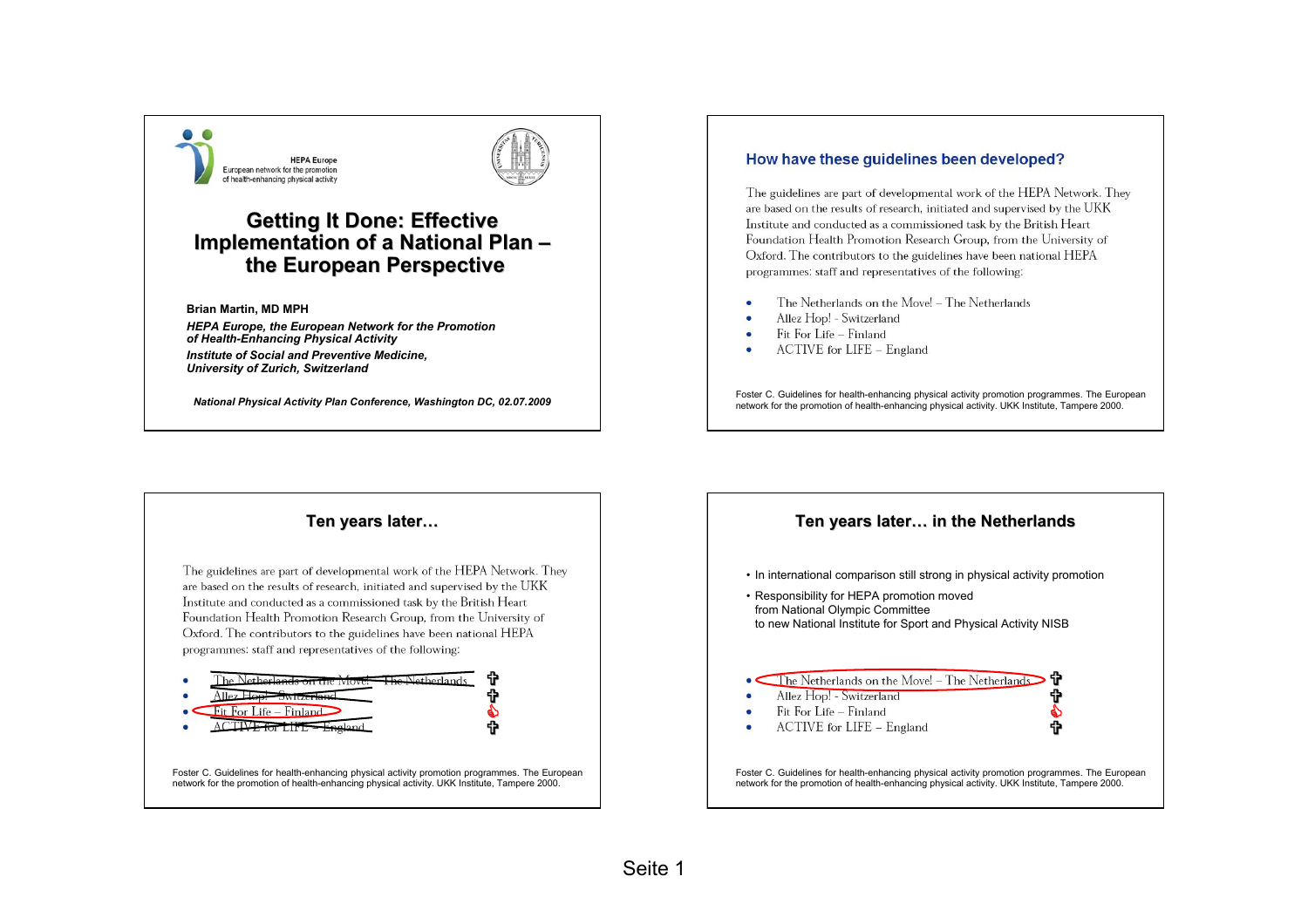| 1960s Concerns about prevalence of<br>non-communicable disease NCD                                                                                                                                                                       |
|------------------------------------------------------------------------------------------------------------------------------------------------------------------------------------------------------------------------------------------|
| 1970s The North Karelia Project                                                                                                                                                                                                          |
| 1980s National extension of HEPA promotion<br>1980 First Sports Act<br>1983 National plans for health education<br>1992 Policy and action plan on cycling promotion<br>1991 Finland on the Move Programme<br>1994 Fit for Life Programme |
|                                                                                                                                                                                                                                          |

Public Health Institute – KTL. www.ktl.fi

Vuori I, Lankenau B, Pratt M. Physical Activity Policy and Program Development: The Experience in Finland. Public Health Reports 2004; 119: 331-345





- 1960s Concerns about prevalence of non-communicable disease NCD
- 1970s The North Karelia Project
- 1980s National extension of HEPA promotion
- +Monitoring and evaluation

Puska P. The North Karelia Project – pioneering work to improve national public health. National Public Health Institute – KTL. www.ktl.fi

Vuori I, Lankenau B, Pratt M. Physical Activity Policy and Program Development: The Experience in Finland. Public Health Reports 2004; 119: 331-345

Cavill N, Foster C, Oja P, Martin BW. An evidence-based approach to physical activity promotion and policy development in Europe: contrasting case studies. Promotion and Education 2006; 8: 104-111.



Komulainen J. Fit for Life Program: Tailored campaigns for promoting physical activity and healthy life-style in adults. World Sport for All Congress, Genting Highlands, Malaysia 2008



Komulainen J. Fit for Life Program: Tailored campaigns for promoting physical activity and healthy life-style in adults. World Sport for All Congress, Genting Highlands, Malaysia 2008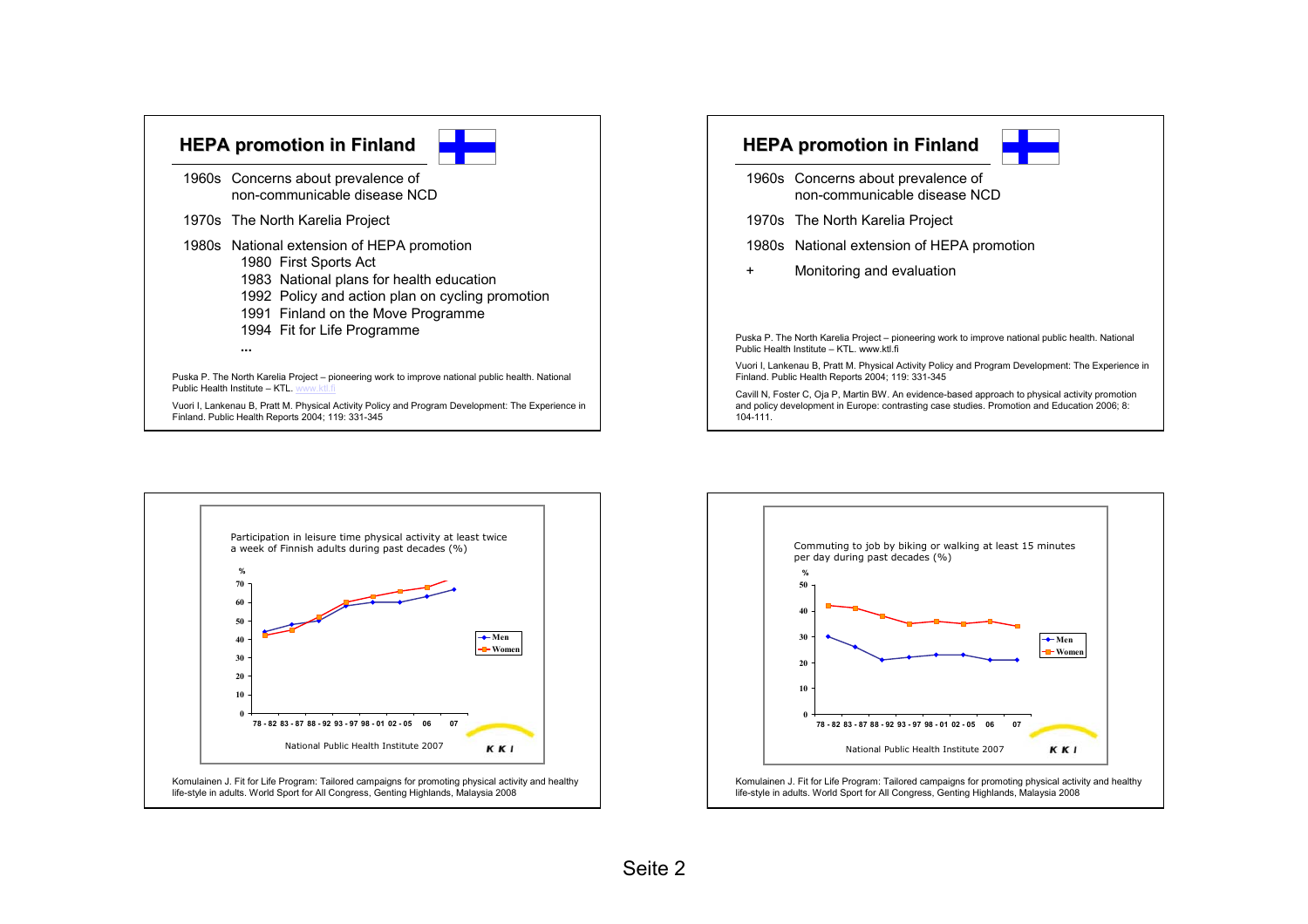#### **Evaluation of Finland's HEPA policies and programmes**

*"The national "Fit for Life" programme was evaluated at the end of its second 5-year phase by an independent expert group.*

*(...)* 

*According to the evaluation, the programme has had many strengths as well as weaknesses. The results are being fed systematically into the activities of the programme's third five-year phase in order to improve its performance."* 

Cavill N, Foster C, Oja P, Martin BW. An evidence-based approach to physical activity promotion and policy development in Europe: contrasting case studies. Promotion and Education 2006; 8: 104-111.



## **HEPA promotion in Switzerland**

- 1995 Magglingen Symposium sports PA health 1996 Beginning of Allez Hop programme 1996 Beginning of health promotion unit Magglingen 1999 Network HEPA Switzerland
- 2000 Concept for a national sport policy National measures since 2002 weak (1 million \$/year) Federal sport administration ignoring 1st goal
- 2001 Action Plan Environment and Health ( $\theta$  2007)

**(**Directory plan for non-motorised transport**)**

Cavill N, Foster C, Oja P, Martin BW. An evidence-based approach to physical activity promotion and policy development in Europe: contrasting case studies. Promotion and Education 2006; 8: 104-111.

Nationales Programm Ernährung und Bewegung 2008-2012 (NPEB 2008-2012)



## **Objective 3:**

• Promoting Physical **Activity and Sport** 

## But

• Currently national funding only for monitoring and coordination, not for implementation...



## **HEPA promotion in Switzerland**

- 1995 Magglingen Symposium sports PA health 1996 Beginning of Allez Hop programme 1996 Beginning of health promotion unit Magglingen 1999 Network HEPA Switzerland
- 2000 Concept for a national sport policy
- 2001 Action Plan Environment and Health († 2007)

(Directory plan for non-motorised transport)

2008 National programme Diet, Physical Activity and Health (currently no funding for implementation)

Swiss National Programme Diet and Physical Activity 2008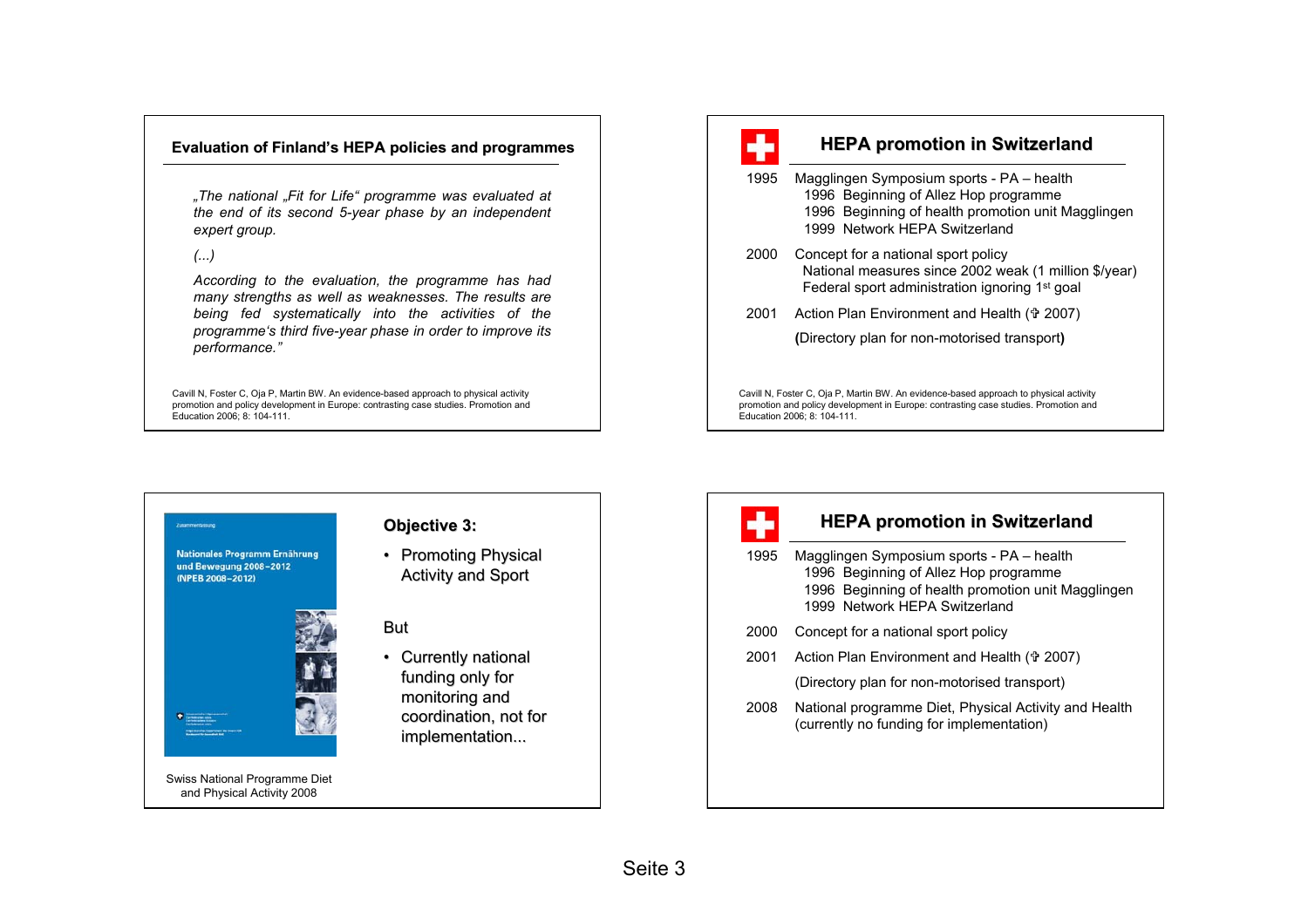

recommendations and where do we find the Swiss population? Schweiz Z Sportmed Sporttraumatol 2009: 57 (2); 37-43..



## **HEPA promotion in Switzerland**

- 1995 Magglingen Symposium sports PA health 1996 Beginning of Allez Hop programme ( $\frac{1}{2}$  2008) 1996 Beginning of health promotion unit Magglingen 1999 Network HEPA Switzerland
- 2000 Concept for a national sport policy
- 2001 Action Plan Environment and Health († 2007)

(Directory plan for non-motorised transport)

- 2008 National programme Diet, Physical Activity and Health (currently no funding for implementation)
- but Successul activities in related projects, by NGOs, in cantons and communities



Martin-Diener E, Wanner M et al. Allez Hop: Did Switzerland "get moving" after a decade of a national physical activity promotion programme? 2nd ICPAH Congress, Amsterdam, 15.04.2008

#### **Most popular sports in Switzerland 2007**

|                       | level 2007 | change since 2000 |
|-----------------------|------------|-------------------|
| Bicycle, mountainbike | 35.0%      | $+3.2%$           |
| Walking/hiking*       | 33.7%      | $+11.1%$          |
| Swimming              | 25.4%      | $-0.9%$           |
| Skiing                | 21.7%      | $+3.8%$           |
| Jogging/running       | 16.8%      | $-0.8%$           |
| Fitness training      | 14.0%      | $+2.5%$           |
| Gymnastics            | 11.7%      | $-5.3%$           |

\*47% nordic walking; 20% walking; 33% brisk walking

*Lamprecht M, Fischer A, Stamm HP. Sport Schweiz 2008: Das Sportverhalten der Schweizer Bevölkerung. Magglingen, BASPO 2008*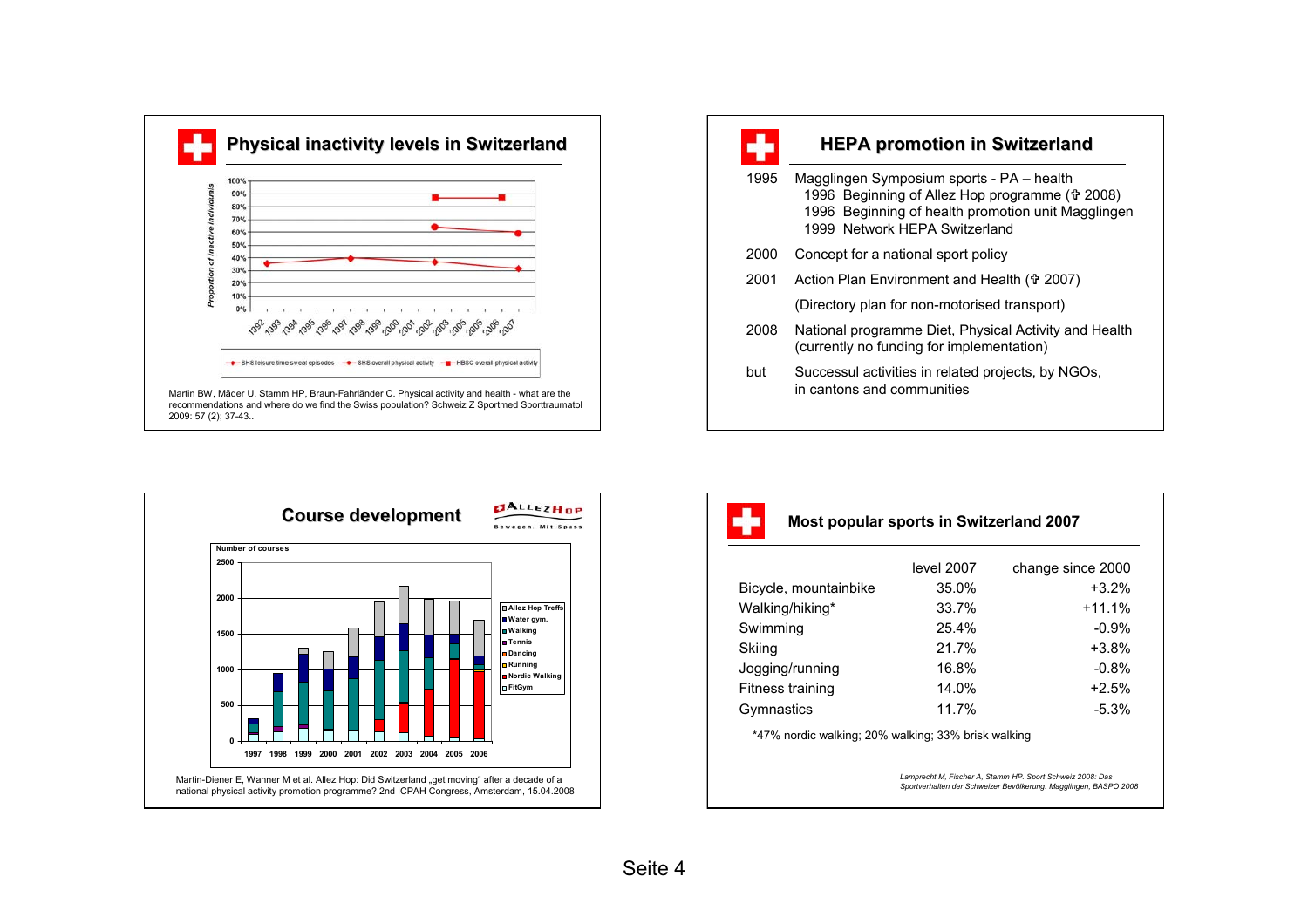







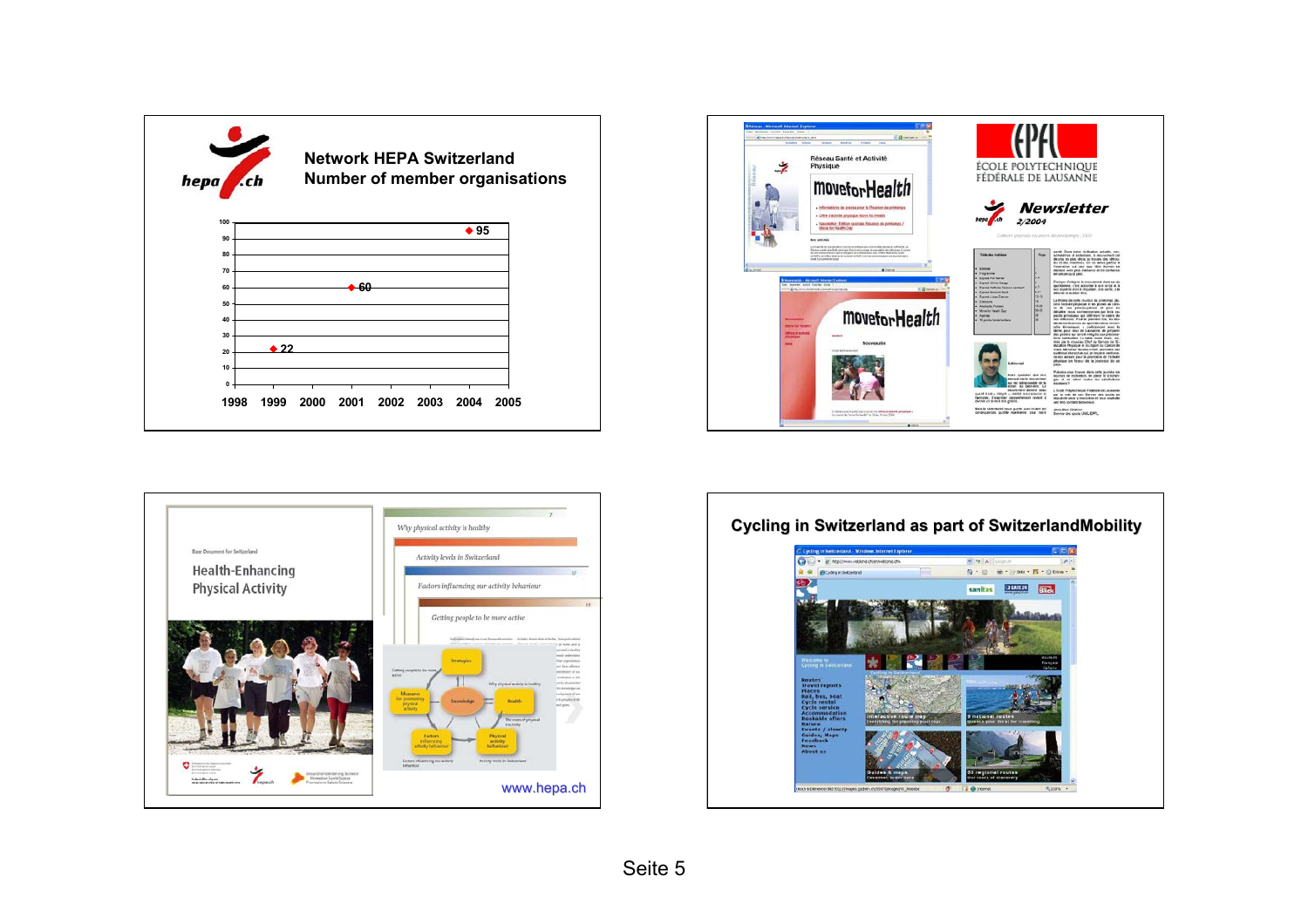

| <b>Plan with funding</b>                       | x |     | x | ? |
|------------------------------------------------|---|-----|---|---|
| <b>Multilevel policies</b>                     | x | x   | ? |   |
| <b>Common framework</b>                        | x | x   | ? | x |
| <b>Dissemination</b>                           | x | X   | ? |   |
| Infrastructure                                 | X | x   | ? |   |
| <b>Evaluation</b>                              | x | (x) | ? |   |
| <b>Population level</b><br><b>improvements</b> | X | x   | ? | ? |